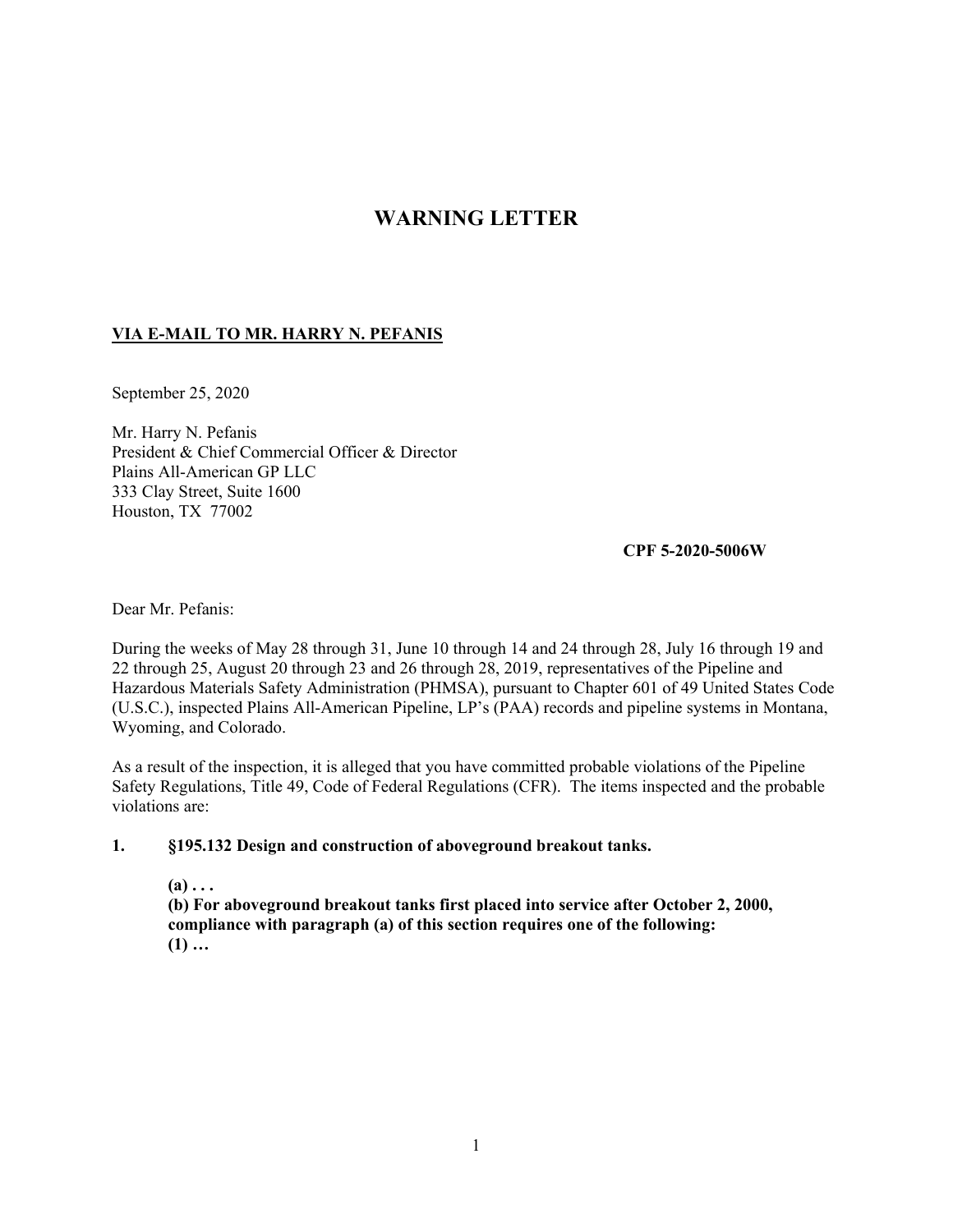#### **(3) Vertical, cylindrical, welded steel tanks with internal pressures at the tank top approximating atmospheric pressures (i.e., internal vapor space pressures not greater than 2.5 psig (17.2 kPa), or not greater than the pressure developed by the weight of the tank roof) must be designed and constructed in accordance with API Std 650 (incorporated by reference,** *see*  **§195.3).**

API Std 650, Section 5.8.3.5 requires that **"**Shell manhole covers shall have two handles. Those covers weighing more than 34 kg (75 lb) shall be equipped with either a hinge or davit to facilitate the handling of the manhole cover plate. The davit support arm shall not be welded directly to the shell without a reinforcing plate." During the field inspection, PAA's aboveground breakout Tanks #100, #200, #300, and #400, located at Cheyenne Junction and constructed and placed into service in 2015, failed to have two handles on the manhole covers. These vertical, cylindrical, welded steel tanks have internal pressures at the tank top approximating atmospheric pressures and therefore must be designed and constructed in accordance with API Std 650.

## **2. §195.402 Procedural manual for operations, maintenance, and emergencies.**

**(a)** *General.* **Each operator shall prepare and follow for each pipeline system a manual of written procedures for conducting normal operations and maintenance activities and handling abnormal operations and emergencies. This manual shall be reviewed at intervals not exceeding 15 months, but at least once each calendar year, and appropriate changes made as necessary to insure that the manual is effective. This manual shall be prepared before initial operations of a pipeline system commence, and appropriate parts shall be kept at locations where operations and maintenance activities are conducted.** 

PAA failed to follow its written procedures with regard to short bolting. Specifically, PAA's procedure entitled "Flanged Pipe and Equipment Bolting", Document Number: PAALP-ENG-SPC-FAP-002, Revision 8, App Date: 4/3/2019, Page 6 of 18, Step 12 states that "[t]here shall be at least one full thread protruding beyond the outside face of each nut after they are completely torqued." During the field inspection, multiple flanges were found to be short bolted. These areas included the Powder River block valve, Stone Ranch block valve, Guernsey West, and Ft. Laramie locations.

# **3. §195.402 Procedural manual for operations, maintenance, and emergencies.**

**(a)** *General.* **Each operator shall prepare and follow for each pipeline system a manual of written procedures for conducting normal operations and maintenance activities and handling abnormal operations and emergencies. This manual shall be reviewed at intervals not exceeding 15 months, but at least once each calendar year, and appropriate changes made as necessary to insure that the manual is effective. This manual shall be prepared before initial operations of a pipeline system commence, and appropriate parts shall be kept at locations where operations and maintenance activities are conducted.** 

PAA failed to follow its written procedures on right-of-way inspections. First, while reviewing patrolling records, the following records failed to demonstrate that PAA's Operations and Maintenance (O&M) Manual, Revision 1, dated January 2019, Right of Way Inspections, Section 2.1.3 "Reportable Observances or Sub-Work Order Reports" was followed:<sup>1</sup>

# *1. Beartooth Unit (reviewed records for CY2016 to June 4, 2019)*:

 $\overline{a}$ 

 form includes a section to record dig tickets. <sup>1</sup> This procedure requires that reportable observances be recorded on a ROW Investigation Report, Form 205. This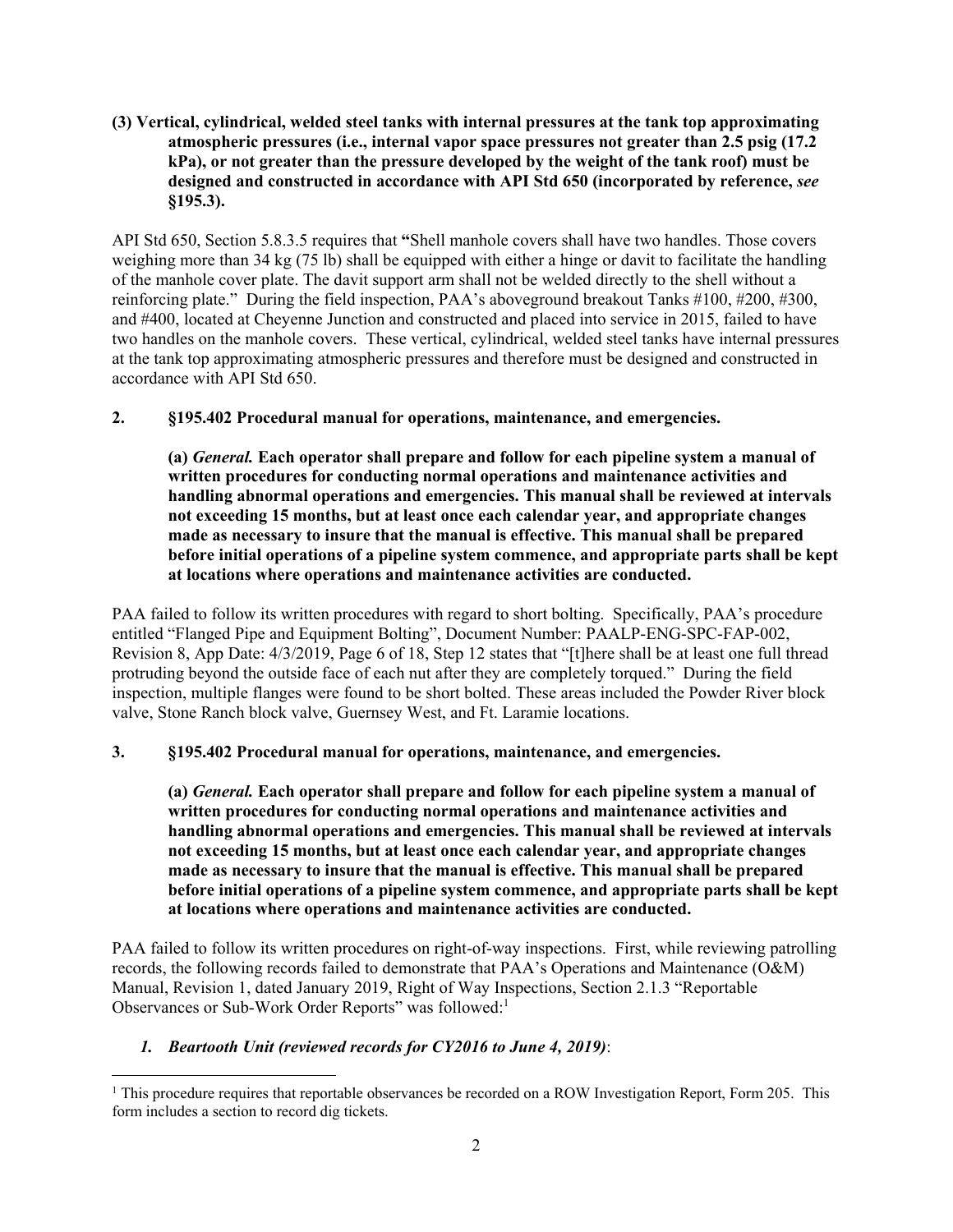- $\bullet$  June 10, 2016 patrolling records stated excavation with line for company project at MP 74 with pipeline exposed but no follow up documentation could be provided, including one-call tickets.
- *2. Elk Basin to Casper 12" (reviewed records for CY2016 to June 4, 2019)*:
	- August 26, 2016 to September 1, 2016 Line excavated and exposed at Mile 161. No one call ticket or supporting documentation, per procedure, were provided.
	- January 5, 2017 Safety fencing around an open excavation near Mile 74. This item was reported as an "immediate" condition on Form 204, but no follow up documentation could be provided, per the procedure.
- *3. Casper to Guernsey Junction 12" (reviewed records for CY2016 to June 4, 2019)*:
	- July 10, 2017 Excavator parked over ROW at Mile 65. No one call ticket or follow up documentation could be provided, per the procedure.
	- September 20, 2017 to September 29, 2017 Tallgrass excavating in ROW. No one call ticket or follow up documentation could be provided, per the procedure.
- *4. Cowboy Pipeline (reviewed records for CY2016 to June 11, 2019)*:
	- June 1, 2016 Pilot identified erosion during the patrol. No documents could be provided to demonstrate the issue was addressed, per the procedure.
	- August 30, 2016 to October 26, 2016 Excavations at the culvert east of Cheyenne Junction. No one call tickets or follow up documentation could be provided, per the procedure.
	- April 5, 2017 to April 18, 2017 Open excavations on ROW by Plains. No one call tickets or follow up documentation could be provided, per the procedure.
	- January 8, 2019 Excavator working along ROW near CIG station. No one call ticket or follow up documentation could be provided, per the procedure.

Second, the operator's procedure "Right of Way Inspection, Section 2.1.1 – General Right of Way Inspections" which states that items to be inspected should include "[e]xcessive vegetation that might impede inspection and/or maintenance" was also not followed. During the field inspection, poor conditions of the right-of-ways were observed at river crossings, including the Bighorn River, Yellowstone River, and North Platte River. These river crossings were noted to have heavy/dense vegetation, with some areas being more than waist high. This excessive vegetation would very likely impede inspection and/or maintenance activity, and could certainly conceal a leak from aerial patrols.

#### **4. §195.412 Inspection of rights-of-way and crossing under navigable waters.**

#### **(a) Each operator shall, at intervals not exceeding 3 weeks, but at least 26 times each calendar year, inspect the surface conditions on or adjacent to each pipeline right-of-way. Methods of inspection include walking, driving, flying or other appropriate means of traversing the right-of-way.**

PAA failed to conduct right-of- way inspections at the necessary intervals. While reviewing patrolling records, the following records indicated that the interval was missed:

#### *Beartooth Unit (reviewed records for CY2016 to June 4, 2019)*:

 No records for patrolling were provided for December 9, 2016 to January 5, 2017. Records for 12/17/2016, 12/22/2016, 12/30/2016, and 1/7/2017 stated the pilot was unable to fly due to weather conditions. While the operator was able to provide "satellite" flight paths for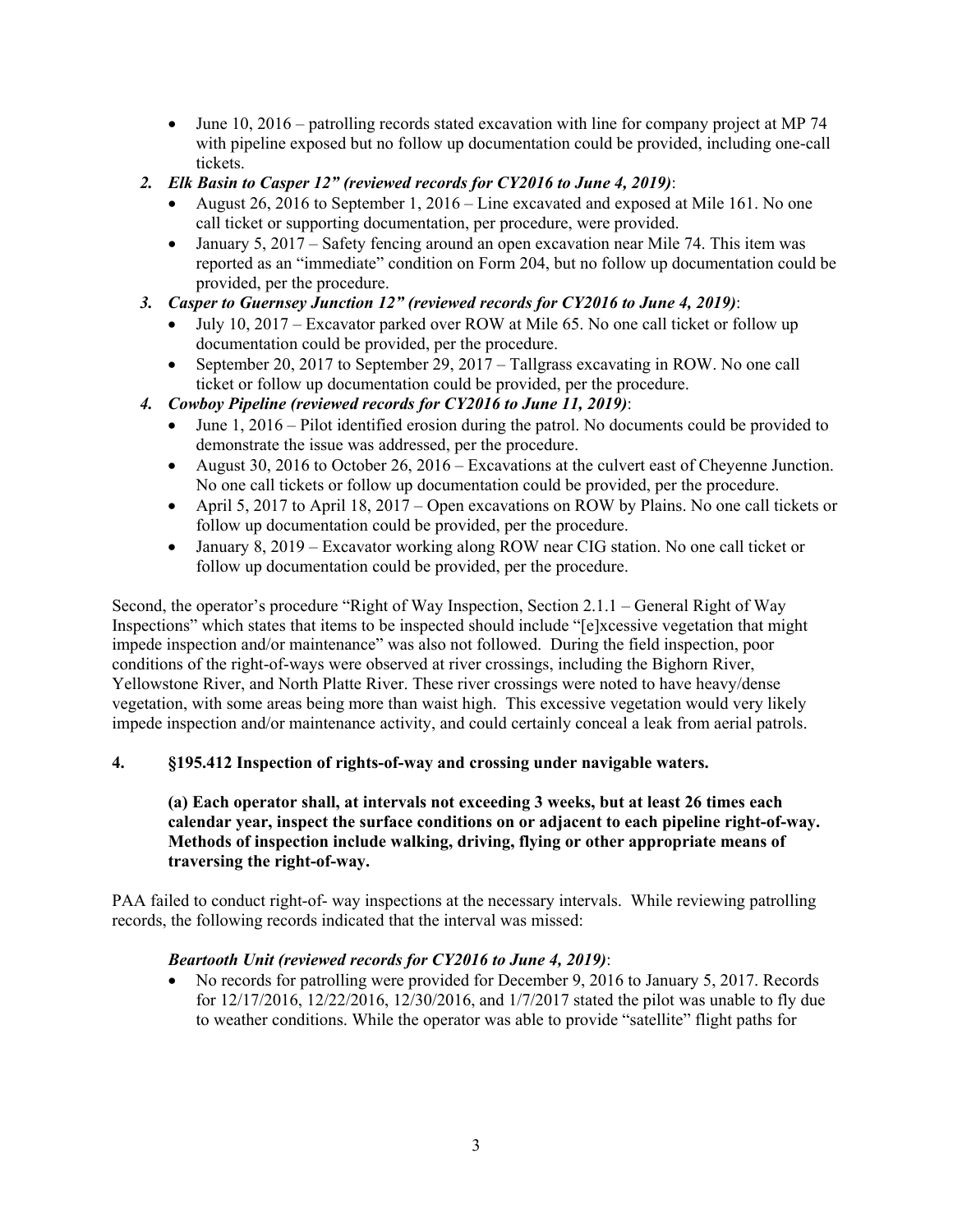$12/17/2016$  and  $12/30/2016$ , the procedure requires the completion of Form  $204.2$  The document provided for these dates stated the pilot did not fly due to weather conditions.

## **5. §195.410 Line markers.**

**(a) Except as provided in paragraph (b) of this section, each operator shall place and maintain line markers over each buried pipeline in accordance with the following: (1) Markers must be located at each public road crossing, at each railroad crossing, and in sufficient number along the remainder of each buried line so that its location is accurately known.** 

**(2) The marker must state at least the following on a background of sharply contrasting color:** 

**(i) The word "Warning," "Caution," or "Danger" followed by the words "Petroleum (or the name of the hazardous liquid transported) Pipeline", or "Carbon Dioxide Pipeline," all of which, except for markers in heavily developed urban areas, must be in letters at least 1 inch (25 millimeters) high with an approximate stroke of ¼ inch (6.4 millimeters). (ii) The name of the operator and a telephone number (including area code) where the** 

## **operator can be reached at all times.**

During the field inspection, the following locations were found to be out of compliance with the regulatory requirements of §195.410:

## *1. PHMSA Unit 1245 – Casper District:*

 $\overline{a}$ 

- Near rectifier #54, the line marker indicating the point of inflection was missing.
- the route of the pipeline across the highway. At the Highway I-25 and Amoco Road Crossing, the labels on the line markers were faded and operator information was not legible, and the line markers were too short to determine
- North Platte River Crossing at the Bixby Property. The line markers could not be seen due to high growth of foliage and trees. The route across the river could not be determined.
- Larco Junction No line markers could be seen to the west. The line marker to east had a broken plate that failed to identify the operator or emergency number. Cherry Creek (Deer Creek) Block Valve – Line marker labels were faded, not of a contrasting color, and inadequate to determine route of the pipeline leaving the block valve.
- Chugwater Station Line markers out of the station were inadequate to determine the route of the pipeline.
- Line markers from the block valve at Highway 85 to Suncor's MP87 were broken, faded, and/or missing.

<sup>&</sup>lt;sup>2</sup> PAA's O&M Manual, Rev. 1, January 2019, Right of Way Inspections, Section 2.1.3 – Aerial Reportable Observances or Sub-Work Order Reports.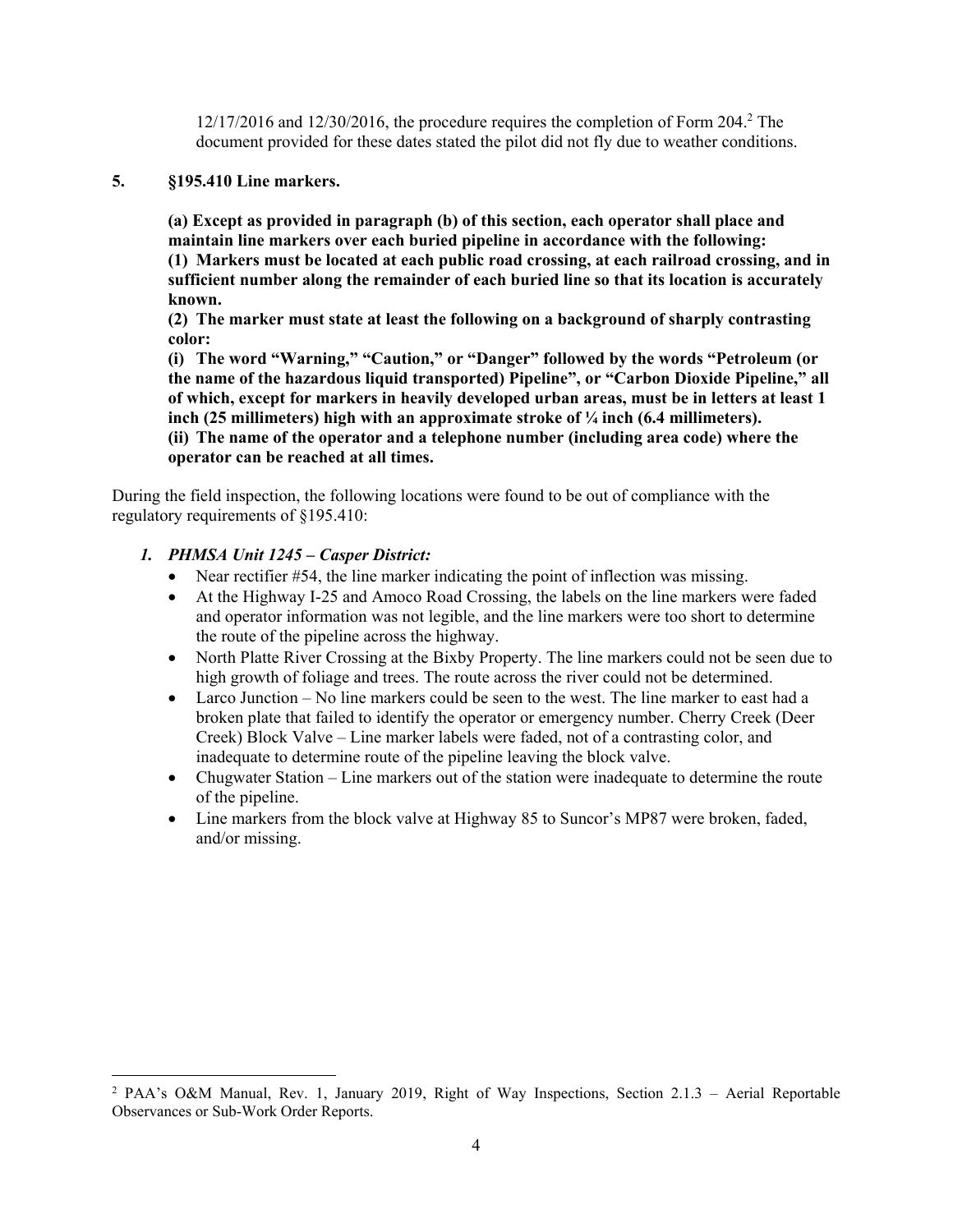## *2. PHMSA Unit 74340 – Thermopolis District/Beartooth:*

- Yellowstone River Crossing (west side) Line markers were located within the trees/foliage and difficult to see with normal vision. Markers on the downstream side of the pipeline were not visible at all.
- $\bullet$  Aerial Marker #24.6 markers to east through the agricultural fields were missing.
- Milepost 26.81 North of Moser Dome Road were missing.

## *3. PHMSA Unit 15275 – Thermopolis District/Bighorn:*

- Bighorn River Crossing line markers were so infrequent and/or covered by vegetation, pipeline route could not be determined.
- $\bullet$  Block Valve #7658 (east side) line markers could not be seen due to vegetation.

#### **6. §195.442 Damage prevention program.**

**(a) ….** 

**(b) An operator may comply with any of the requirements of paragraph (c) of this section through participation in a public service program, such as a one call system, but such participation does not relieve the operator of the responsibility for compliance with this section. However, an operator must perform the duties of paragraph (c)(3) of this section through participation in a one-call system, if that one-call system is a qualified one-call system. In areas that are covered by more than one qualified one- call system, an operator need only join one of the qualified systems if there is a central telephone number for excavators to call for excavation activities, or if the one-call systems in those areas communicate with one another. An operator's pipeline systems must be covered by a qualified one-call system where there is one in place. For the purpose of this section, a onecall system is considered a "qualified one-call" system if it meets the requirements of section (b)(1) or (b)(2) or this section.** 

 additional details.) PAA could not provide one call tickets for excavations identified by patrolling. (Please see Item 3 for

## **7. §195.581 Which pipelines must I protect against atmospheric corrosion and what coating material may I use?**

## **(a) You must clean and coat each pipeline or portion of pipeline that is exposed to the atmosphere, except pipelines under paragraph (c) of this section.**

The following areas where pipelines or portions of pipeline were exposed to the atmosphere were found to be without coating and/or not properly cleaned and coated:

- Valve  $\#28275$  lacks proper coating.
- Platte River Injection Station several areas of improper or failing coating on flanges, bolts, and nuts.
- Cheyenne Junction small areas of pitting/corrosion under the saddles where no coating had been applied.
- $\bullet$  Beartooth Incoming areas of no coating on aboveground piping, bolts, and nuts.
- Oregon Station Valve #24530, areas of no coating and/or coating failure.
- Greybull River Valve  $#7637$  NW, areas of poor coating on valve.
- Little Buffalo Junction Valve  $#25001$ , areas of poor coating.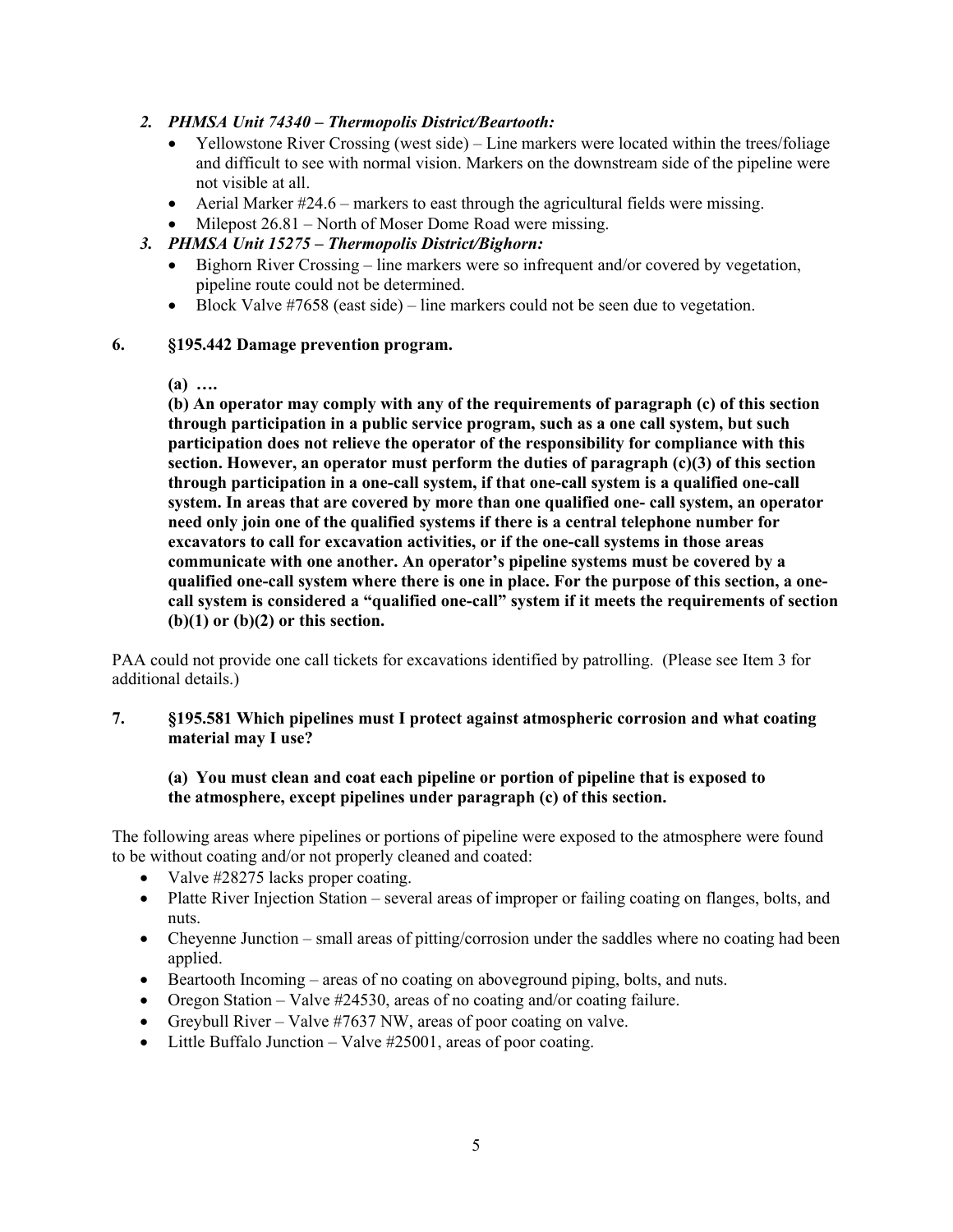#### **8. §195.583 What must I do to monitor atmospheric corrosion control?**

#### **(a) You must inspect each pipeline or portion of pipeline that is exposed to the atmosphere for evidence of atmospheric corrosion, as follows: Onshore – At least once every 3 calendar years, but with intervals not exceeding 39 months.**

During the field inspection at the Casper Station, several areas of below grade pipe and/or valves located in "pits" at the pigging area were found to not be included on atmospheric corrosion inspections, despite being exposed to the atmosphere, pursuant to §195.583(a).

## **9. §195.583 What must I do to monitor atmospheric corrosion control?**

**(a) …** 

# **(b) During inspections you must give particular attention to pipe at soil-to-air interfaces, under thermal insulation, under disbonded coatings, at pipe supports, in splash zones, at deck penetrations, and spans over water.**

During the inspection, atmospheric corrosion inspection records were reviewed and found to be incomplete. Specifically, the form used for atmospheric corrosion inspections failed to have areas for field staff to document all the areas specifically required in §195.583(b). Therefore, compliance to this part could not be determined.

Additionally, many areas were observed to be in need of repair including:

- East Badwater Block Valve on the upstream side of the valve, the canusa tape was disbonded at the soil to air interface. The downstream side of the valve showed the wrap to be disbonded at the top and bottom of the soil to air interface.
- Powder River Block Valve both sides of the valve needs repair to the wrap at the soil to air interface.
- $\bullet$  Salt Creek Station 12" launcher soil to air interface wrap needs repair. The 16" receiver is improperly wrapped at the soil to air interface and needs repair.

Under 49 U.S.C.  $\S 60122$  and 49 CFR  $\S 190.223$ , you are subject to a civil penalty not to exceed \$218,647 per violation per day the violation persists, up to a maximum of \$2,186,465 for a related series of violations. For violation occurring on or after November 27, 2018 and before July 31, 2019, the maximum penalty may not exceed \$213,268 per violation per day, with a maximum penalty not to exceed \$2,132,679. For violation occurring on or after November 2, 2015 and before November 27, 2018, the maximum penalty may not exceed \$209,002 per violation per day, with a maximum penalty not to exceed \$2,090,022. For violations occurring prior to November 2, 2015, the maximum penalty may not exceed \$200,000 per violation per day, with a maximum penalty not to exceed \$2,000,000 for a related series of violations. We have reviewed the circumstances and supporting documents involved in this case, and have decided not to conduct additional enforcement action or penalty assessment proceedings at this time. We advise you to correct the items identified in this letter. Failure to do so will result in Plains All American being subject to additional enforcement action.

No reply to this letter is required. If you choose to reply, in your correspondence please refer to **CPF 5- 2020-5006W.** Be advised that all material you submit in response to this enforcement action is subject to being made publicly available. If you believe that any portion of your responsive material qualifies for confidential treatment under 5 U.S.C. 552(b), along with the complete original document you must provide a second copy of the document with the portions you believe qualify for confidential treatment